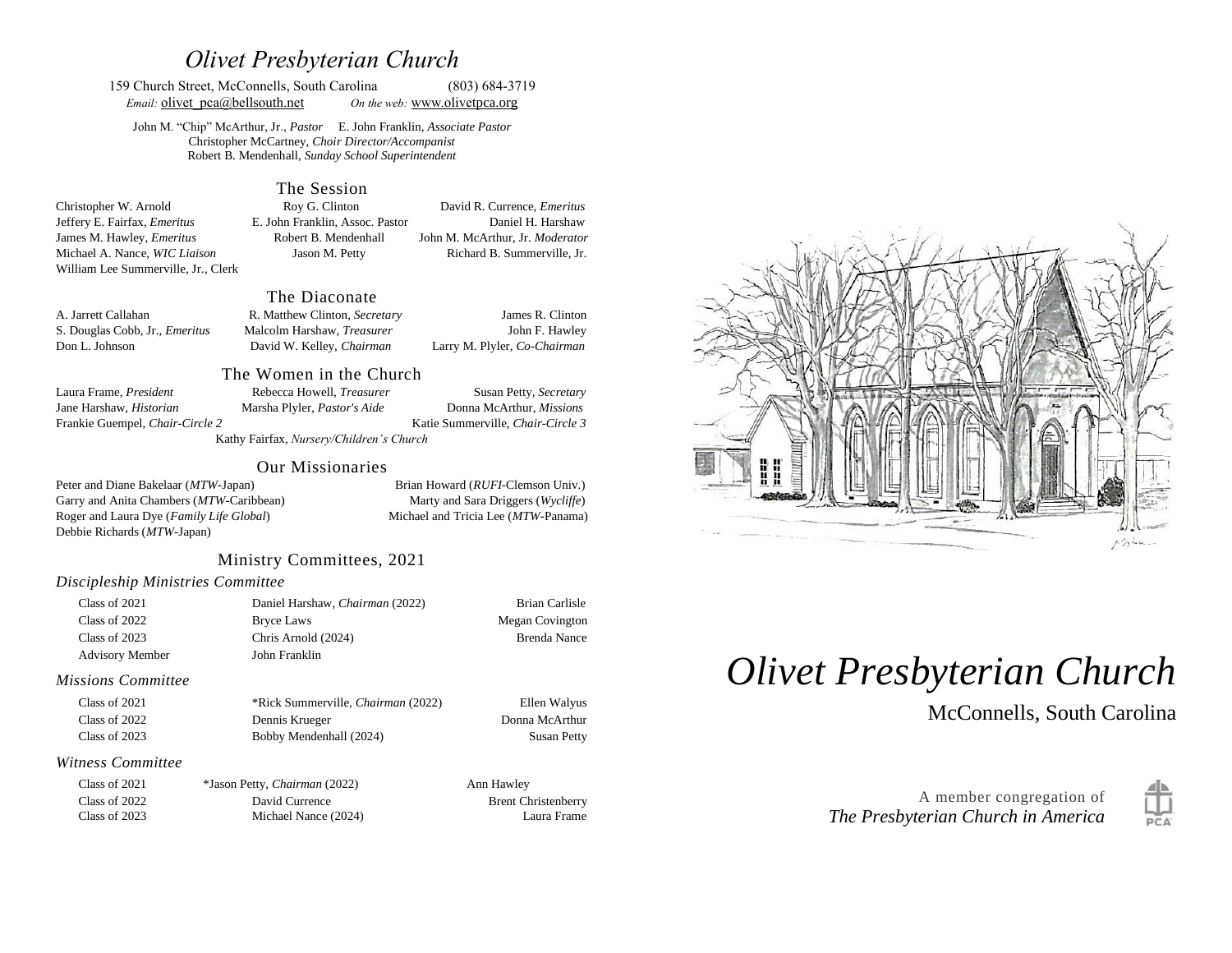| <b>Olivet Presbyterian Church</b><br>The Lord's Day, January 10, 2021                                                                                                  |                                                                                                                         |                                                                                                                                                                                              |                                                                                                | He does not deal with us according to our sins,<br>nor repay us according to our iniquities.<br>For as high as the heavens are above the earth, |                                                           |                                                                                        |
|------------------------------------------------------------------------------------------------------------------------------------------------------------------------|-------------------------------------------------------------------------------------------------------------------------|----------------------------------------------------------------------------------------------------------------------------------------------------------------------------------------------|------------------------------------------------------------------------------------------------|-------------------------------------------------------------------------------------------------------------------------------------------------|-----------------------------------------------------------|----------------------------------------------------------------------------------------|
| Prelude                                                                                                                                                                |                                                                                                                         | Preparation for Worship                                                                                                                                                                      |                                                                                                |                                                                                                                                                 | so great is his steadfast love toward those who fear him; |                                                                                        |
| the word of the cross is folly to those who are perishing, but<br>to us who are being saved it is the power of God.                                                    |                                                                                                                         | as far as the east is from the west,<br>so far does he remove our transgressions from us.                                                                                                    |                                                                                                |                                                                                                                                                 |                                                           |                                                                                        |
|                                                                                                                                                                        | (1 Corinthians 1:18, ESV)                                                                                               |                                                                                                                                                                                              |                                                                                                |                                                                                                                                                 |                                                           | (Psalm 103:8-12, ESV)                                                                  |
| <b>Welcome and Announcements</b>                                                                                                                                       |                                                                                                                         | Pastor John Franklin                                                                                                                                                                         | Pastoral Prayer                                                                                |                                                                                                                                                 |                                                           |                                                                                        |
| *Call to Worship                                                                                                                                                       |                                                                                                                         | <b>Responsive Reading</b>                                                                                                                                                                    |                                                                                                | His Tithes & Our Offerings                                                                                                                      |                                                           |                                                                                        |
| Pastor:                                                                                                                                                                | Make a joyful noise to the Lord, all the earth;<br>break forth into joyous song and sing praises.                       |                                                                                                                                                                                              | Honor the LORD with your wealth<br>and with the firstfruits of all your produce;               |                                                                                                                                                 |                                                           |                                                                                        |
|                                                                                                                                                                        |                                                                                                                         |                                                                                                                                                                                              |                                                                                                |                                                                                                                                                 |                                                           | (Proverbs 3:9, ESV)                                                                    |
| Congregation:                                                                                                                                                          | The Lord has made known His salvation;                                                                                  |                                                                                                                                                                                              |                                                                                                | Prayer of Thanksgiving                                                                                                                          |                                                           |                                                                                        |
|                                                                                                                                                                        | He has revealed His righteousness in the sight<br>of the nations.                                                       |                                                                                                                                                                                              |                                                                                                | Children's Message                                                                                                                              |                                                           | Pastor Franklin                                                                        |
|                                                                                                                                                                        |                                                                                                                         |                                                                                                                                                                                              | <b>Scripture Reading</b>                                                                       |                                                                                                                                                 |                                                           | Exodus 22:16-31                                                                        |
| All:                                                                                                                                                                   | His right hand and his holy arm                                                                                         |                                                                                                                                                                                              | <b>Sermon</b>                                                                                  |                                                                                                                                                 | "God's Good Law" – Part 3                                 | Pastor McArthur                                                                        |
| have worked salvation for him<br>For the LORD has made known his salvation.<br>(from Psalm 98)<br>*Invocation and the Lord's Prayer                                    |                                                                                                                         |                                                                                                                                                                                              | $*Hymn$                                                                                        | Congregation                                                                                                                                    |                                                           |                                                                                        |
|                                                                                                                                                                        |                                                                                                                         |                                                                                                                                                                                              | *Benediction                                                                                   |                                                                                                                                                 |                                                           |                                                                                        |
|                                                                                                                                                                        |                                                                                                                         |                                                                                                                                                                                              | *Offering of Praise 735                                                                        | The Gloria Patri                                                                                                                                | Congregation                                              |                                                                                        |
| *Hymn                                                                                                                                                                  | Come, Let Us Sing unto the Lord (Psalm 98)                                                                              | Congregation                                                                                                                                                                                 |                                                                                                |                                                                                                                                                 | Glory be to the Father, and to the Son and to the Holy    |                                                                                        |
| <b>Scripture Meditation</b>                                                                                                                                            |                                                                                                                         | Pastor Chip McArthur                                                                                                                                                                         | Ghost; as it was in the beginning, is now and ever shall be,<br>world without end. Amen, amen. |                                                                                                                                                 |                                                           |                                                                                        |
|                                                                                                                                                                        | Yet even now, declares the LORD,<br>return to me with all your heart,<br>with fasting, with weeping, and with mourning; |                                                                                                                                                                                              | *Postlude                                                                                      |                                                                                                                                                 |                                                           |                                                                                        |
| and rend your hearts                                                                                                                                                   |                                                                                                                         |                                                                                                                                                                                              | Welcome                                                                                        |                                                                                                                                                 |                                                           |                                                                                        |
| and not your garments.<br>Return to the LORD your God,<br>for he is gracious and merciful,<br>slow to anger, and abounding in steadfast love.<br>$(Joel 2:12-13, ESV)$ |                                                                                                                         | We extend a warm welcome to all our friends and visitors who join us for this<br>morning's service of worship. Thank you for coming. May God richly bless you as you<br>worship Him with us. |                                                                                                |                                                                                                                                                 |                                                           |                                                                                        |
|                                                                                                                                                                        |                                                                                                                         |                                                                                                                                                                                              |                                                                                                |                                                                                                                                                 |                                                           |                                                                                        |
|                                                                                                                                                                        |                                                                                                                         | Important<br>Let's not forget that the COVID19 virus continues to pose a significant threat to                                                                                               |                                                                                                |                                                                                                                                                 |                                                           |                                                                                        |
|                                                                                                                                                                        |                                                                                                                         | Silent Confession of Sin                                                                                                                                                                     |                                                                                                |                                                                                                                                                 |                                                           | everyone's heath and well-being. Let's all love one another well by taking precautions |
| <b>Assurance of Pardoning Grace</b>                                                                                                                                    |                                                                                                                         |                                                                                                                                                                                              |                                                                                                | by wearing our masks and practicing careful social distancing.                                                                                  |                                                           |                                                                                        |

The Lord is merciful and gracious,

nor will he keep his anger forever.

He will not always chide,

slow to anger and abounding in steadfast love.

*Tithes and Offerings*

 Although we will not be "passing the plate" to receive Tithes and Offerings during the service, members are encouraged to give using the plates provided up front or in the back. Or they may mail in their gifts or use online services to send them in.